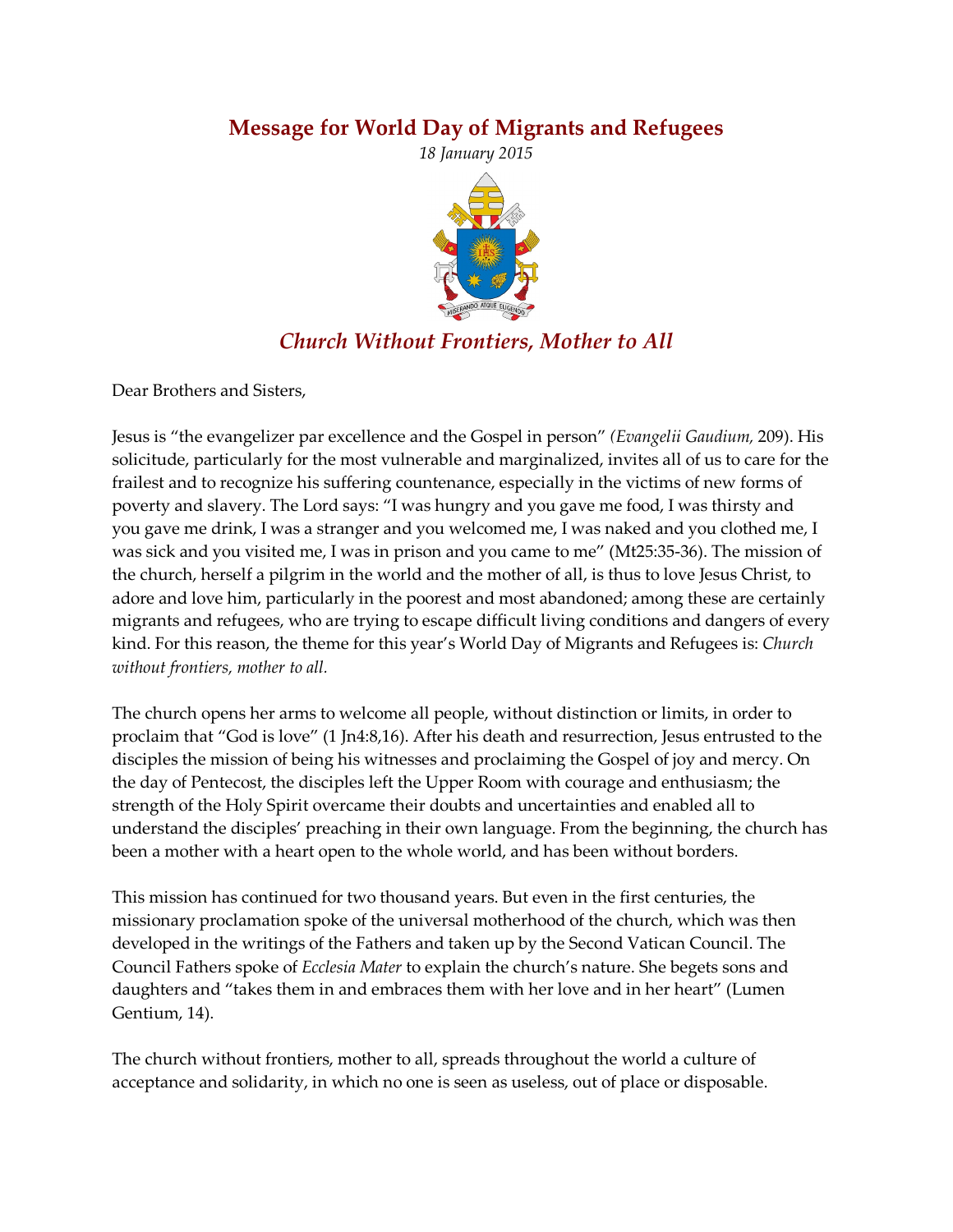When living out this motherhood effectively, the Christian community nourishes, guides and indicates the way, accompanying all with patience, and drawing close to them through prayer and works of mercy. Today this takes on a particular significance. In fact, in an age of such vast movements of migration, large numbers of people are leaving their homelands, with a suitcase full of fears and desires, to undertake a hopeful and dangerous trip in search of more humane living conditions. Often, however, such migration gives rise to suspicion and hostility, even in ecclesial communities, prior to any knowledge of the migrants' lives or their stories of persecution and destitution. In such cases, suspicion and prejudice conflict with the biblical commandment of welcoming with respect and solidarity the stranger in need.

On the other hand, we sense in our conscience the call to touch human misery, and to put into practice the commandment of love that Jesus left us when he identified himself with the stranger, with the one who suffers, with all the innocent victims of violence and exploitation. Because of the weakness of our nature, however, "we are tempted to be that kind of Christian who keeps the Lord's wounds at arm's length" *(Evangelii Gaudium,* 270). The courage born of faith, hope and love enables us to reduce the distances that separate us from human misery. Jesus Christ is always waiting to be recognized in migrants and refugees, in displaced persons and in exiles, and through them he calls us to share our resources, and occasionally to give up something of our acquired riches. Paul VI spoke of this when he said that "the more fortunate should renounce some of their rights so as to place their goods more generously at the service of others" *(Octogesima Adveniens,* 23).

The multicultural character of society today, for that matter, encourages the church to take on new commitments of solidarity, communion and evangelization. Migration movements, in fact, call us to deepen and strengthen the values needed to guarantee peaceful coexistence between persons and cultures. Achieving mere tolerance that respects diversity and ways of sharing between different backgrounds and cultures is not sufficient. This is precisely where the church contributes to overcoming frontiers and encouraging the "moving away from attitudes of defensiveness and fear, indifference and marginalization … towards attitudes based on a culture of encounter, the only culture capable of building a better, more just and fraternal world" (Message for the World Day of Migrants and Refugees 2014).

Migration movements, however, are on such a scale that only a systematic and active cooperation between states and international organizations can be capable of regulating and managing such movements effectively. For migration affects everyone, not only because of the extent of the phenomenon, but also because of "the social, economic, political, cultural and religious problems it raises, and the dramatic challenges it poses to nations and the international community" *(Caritas in Veritate*, 62).

At the international level, frequent debates take place regarding the appropriateness, methods and required norms to deal with the phenomenon of migration. There are agencies and organizations on the international, national and local level which work strenuously to serve those seeking a better life through migration. Notwithstanding their generous and laudable